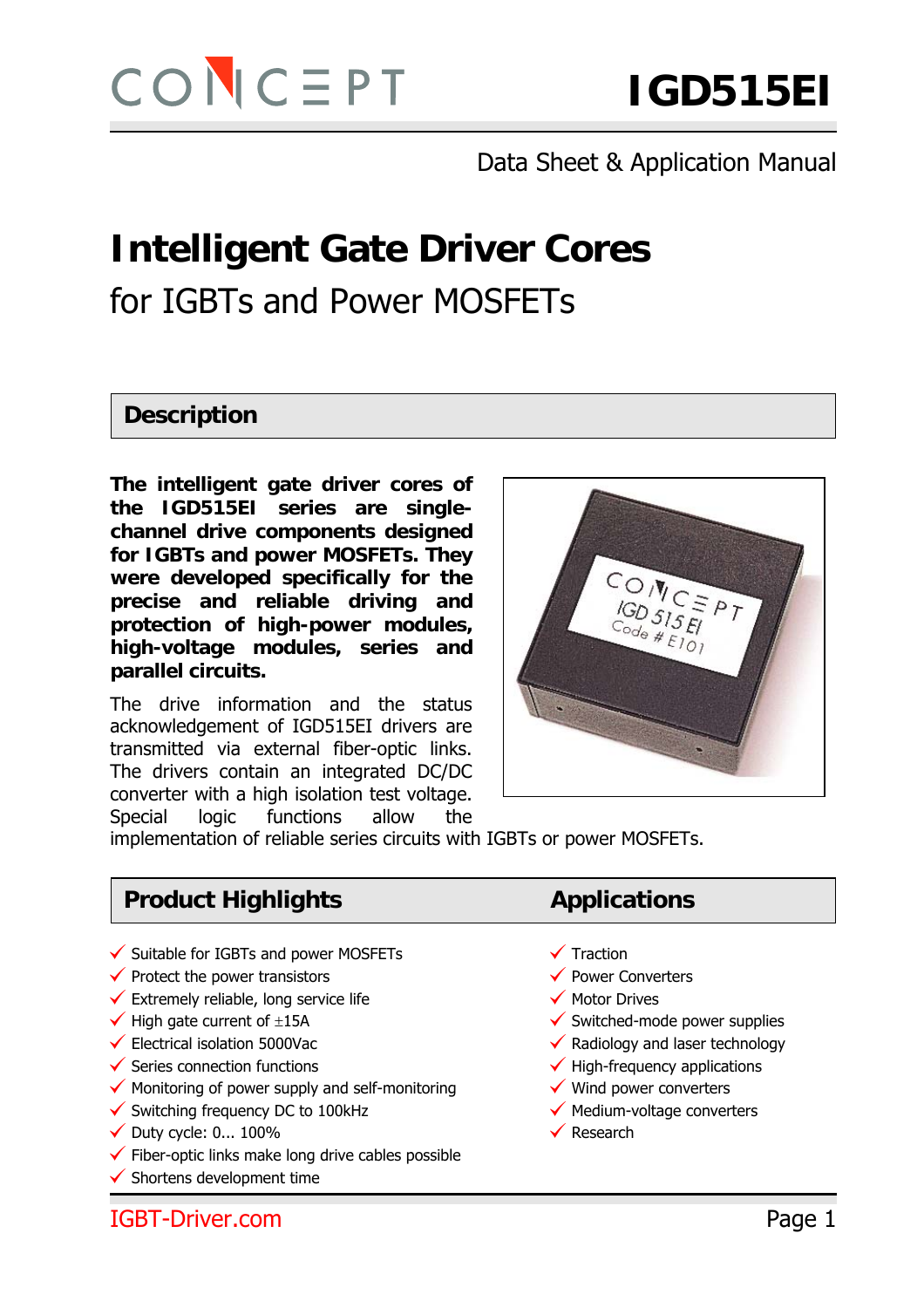### **Absolute Maximum Ratings**

| Parameter                                                                                                                                                 | <b>Test conditions</b>                                                    |                 | min max                                             | Unit                                                          |
|-----------------------------------------------------------------------------------------------------------------------------------------------------------|---------------------------------------------------------------------------|-----------------|-----------------------------------------------------|---------------------------------------------------------------|
| Supply voltage $V_{cc}$<br>Logic input voltage<br>Gate peak current $I_{out}$<br>Test voltage (50Hz/1min)<br>Operating temperature<br>Storage temperature | Pin 10 to pin 9<br>(see note 5)<br><b>Pin 25</b><br>INxx to output stages | $-0.5$<br>$-40$ | 16<br>5<br>$-15$ +15<br>5000<br>$-40 + 85$<br>$+90$ | <b>Vdc</b><br><b>Vdc</b><br>A<br>Vac<br>$\rm ^{\circ}C$<br>°C |

#### **Pin Designation**

| Pin | Desig.     | Function                   | Pin | Desig.         | Function                        |
|-----|------------|----------------------------|-----|----------------|---------------------------------|
| 1   | <b>GND</b> | Power supply GND           | 36  | Cq             | Acknowledgement pulse capacitor |
| 2   | <b>GND</b> | Power supply GND           | 35  | S <sub>O</sub> | Status output signal            |
| 3   | <b>GND</b> | Power supply GND           | 34  | <b>SDOSA</b>   | series-connected IGBT mode      |
| 4   | <b>GND</b> | Power supply GND           | 33  | INV            | Inverse input                   |
| 5   |            | Not present                | 32  | <b>INPUT</b>   | Input signal from FOL           |
| 6   |            | Not present                | 31  | $+5V$          | 5V power supply for FOL         |
| 7   |            | Not present                | 30  | <b>IGND</b>    | <b>GND for FOL</b>              |
| 8   |            | Not present                | 29  |                | Not present                     |
| 9   | <b>GND</b> | Power supply GND           | 28  |                | Not present                     |
| 10  | Vcc        | Power supply plus terminal | 27  |                | Not present                     |
| 11  |            | Not present                | 26  |                | Not present                     |
| 12  |            | Not present                | 25  | G              | Gate driver output              |
| 13  |            | Not present                | 24  | <b>COM</b>     | Virtual common                  |
| 14  |            | Not present                | 23  | Cs.            | Blocking capacitor              |
| 15  | NC.        | Not connected              | 22  | E              | Emitter / Source                |
| 16  | NC.        | Not connected              | 21  | <b>REF</b>     | External reference              |
| 17  | <b>NC</b>  | Not connected              | 20  | Cb             | Blocking time capacitor         |
| 18  | <b>NC</b>  | Not connected              | 19  | MЕ             | $V_{CE}$ measurement            |

#### **Legend for terminal assignment:**

Pins with the designation "not connected" are physically present but must not be connected to an electrical potential. Pins with the designation "not present" are not physically present. The abbreviation "FOL" stands for Fiber-Optic Link.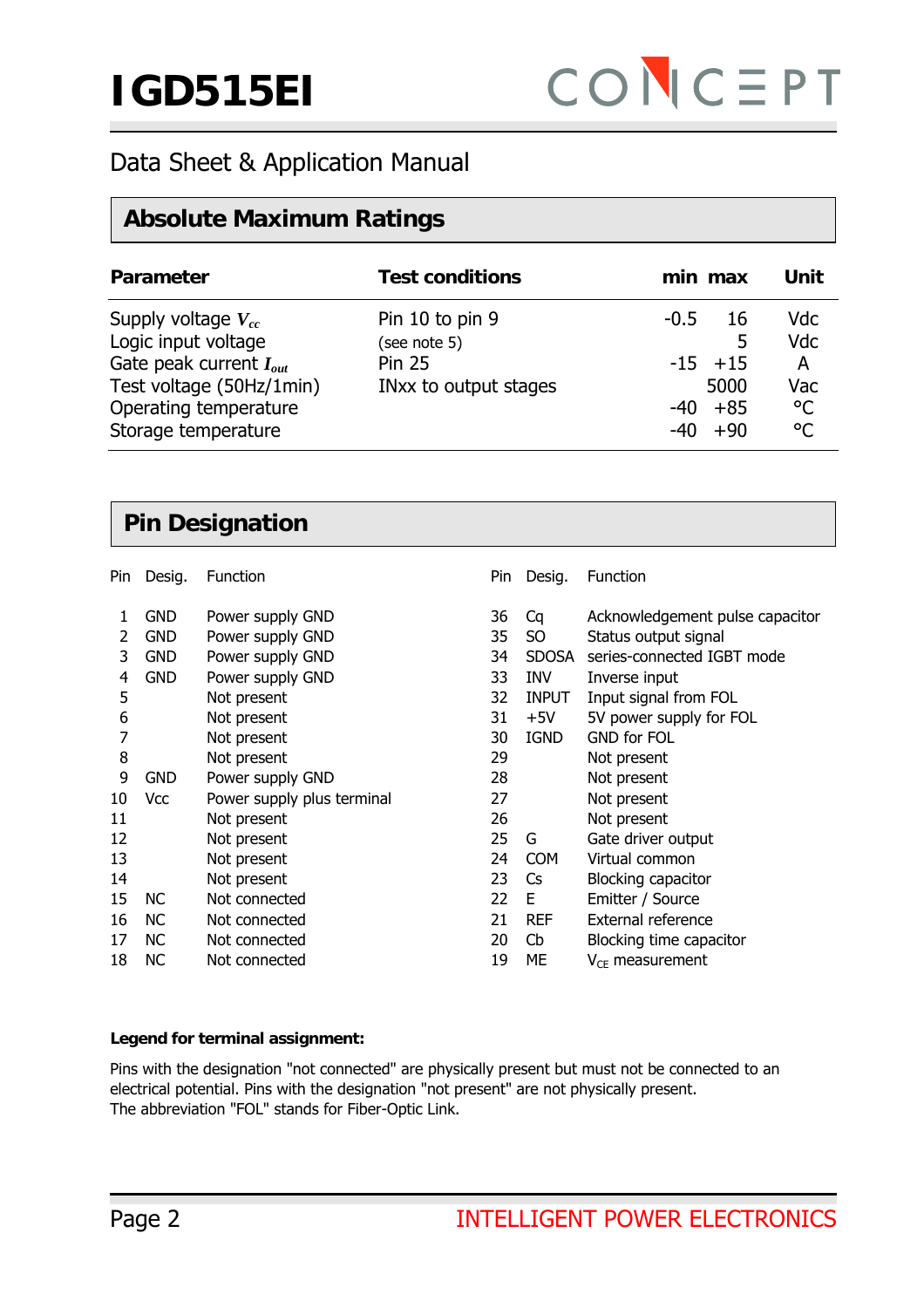

# **Block Diagram**



Fig. 1 Block and connection diagram of the IGD515EI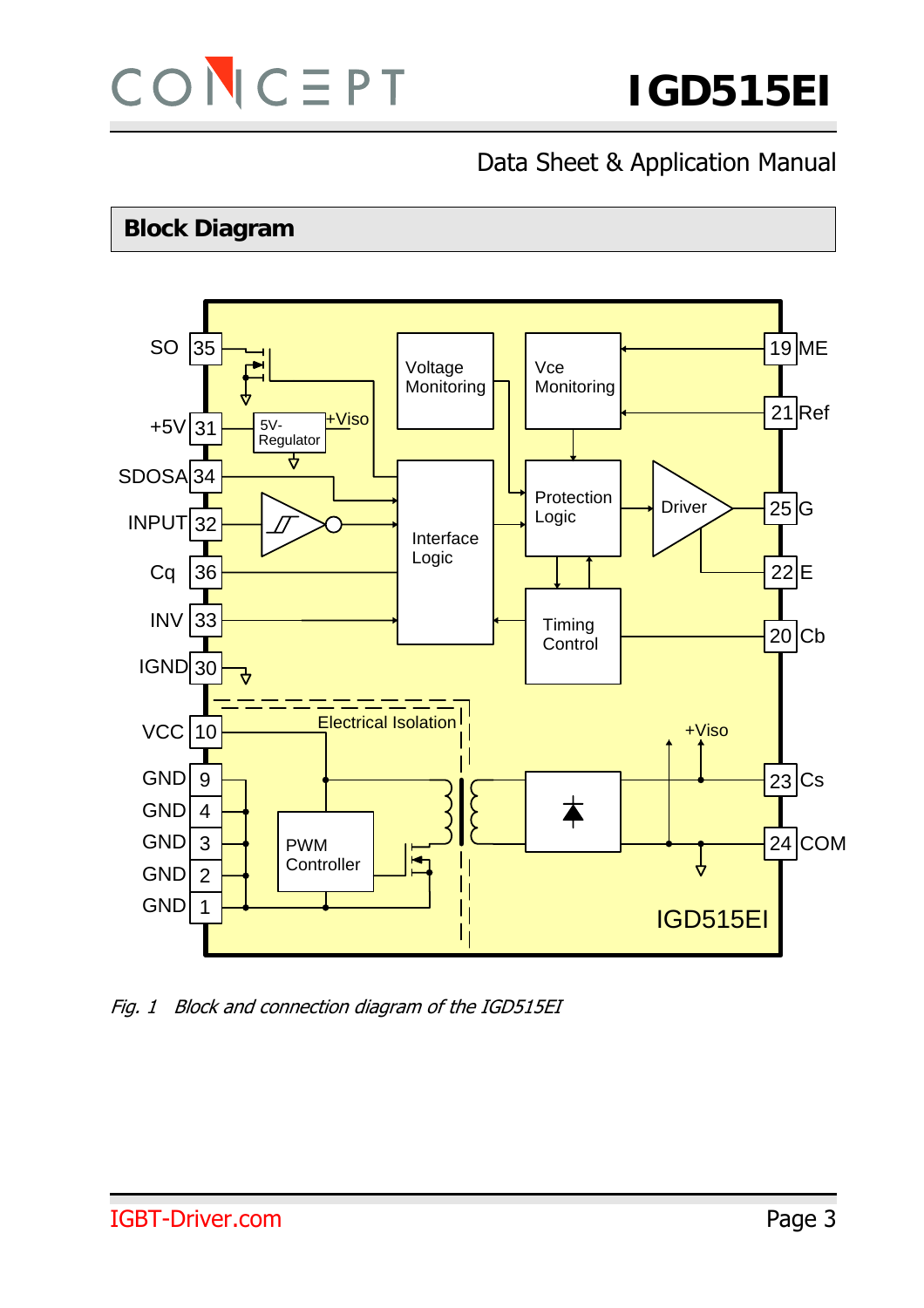# **IGD515EI**



# Data Sheet & Application Manual

# **Mechanical Dimensions**



Solder pads  $\emptyset$  1.6  $\rho$  Drill holes  $\varnothing$  0.9

All dimensions are in mm

Fig. 2 Mechanical dimensions and printed circuit layout

| <b>Case &amp; Coating</b>    |                                                                                                     |
|------------------------------|-----------------------------------------------------------------------------------------------------|
| Component                    | <b>Material</b>                                                                                     |
| Case product<br>Coating mass | Noryl (PPE mod.), non-halogenate flame retardants<br>Polyurethane base, temperature-cycle resistant |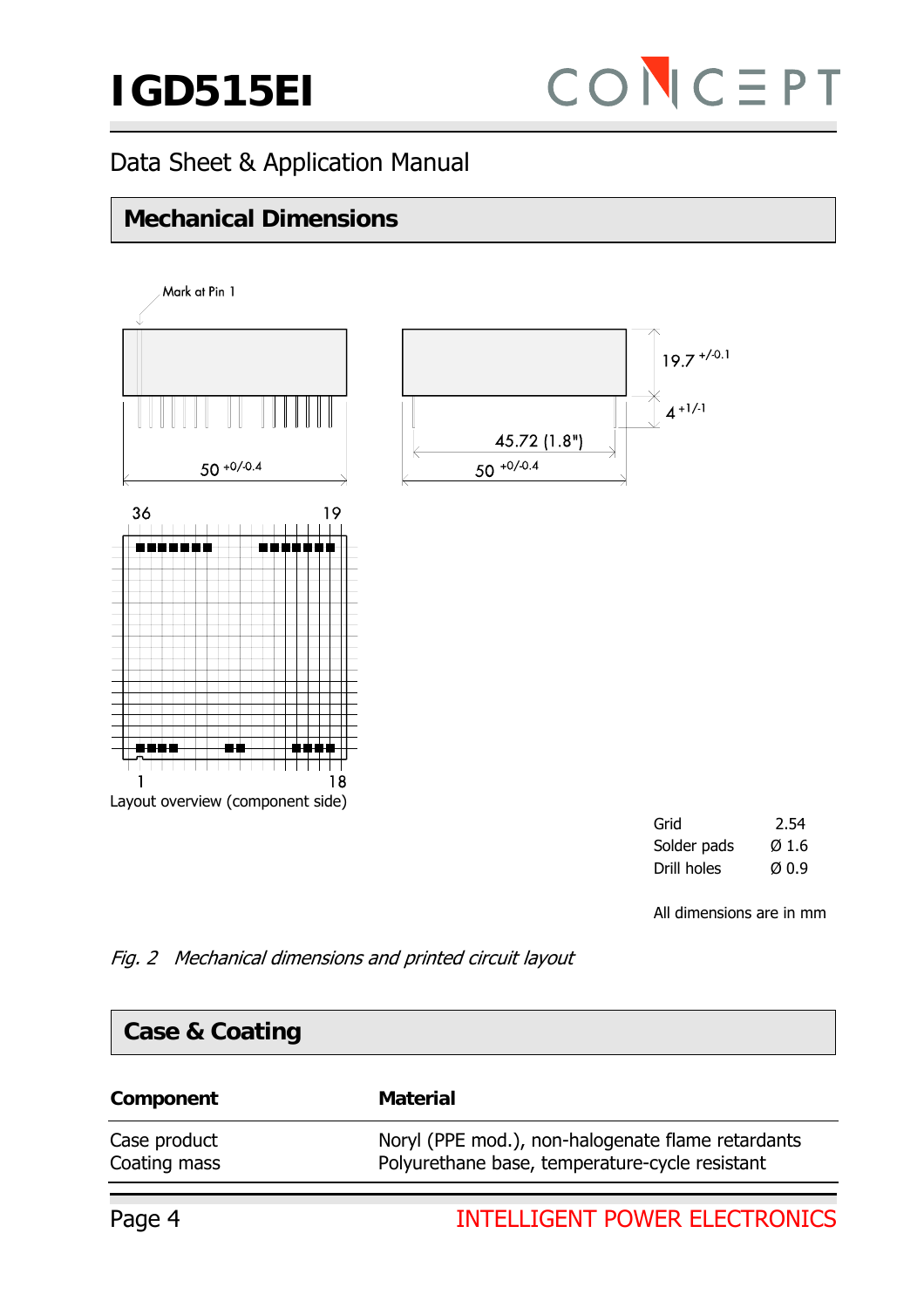

**General Characteristics** 

# Data Sheet & Application Manual

| OCHUL VIIGI GULU IJUUJ                       |                             |            |                |          |  |  |
|----------------------------------------------|-----------------------------|------------|----------------|----------|--|--|
| Quality                                      | <b>Standard</b>             |            |                |          |  |  |
| Manufacturing                                | ISO9001 certified           |            |                |          |  |  |
| <b>Reliability</b>                           | <b>Standard</b>             |            | typ            |          |  |  |
| <b>MTBF</b>                                  | MIL HDBK 217F (see Note 12) |            | > 2,000,000    | hours    |  |  |
| <b>Thermal Characteristics</b>               | <b>Test Conditions</b>      | min        | max            | units    |  |  |
| Operating temperature<br>Storage temperature |                             | -40<br>-40 | $+85$<br>$+90$ | °C<br>°C |  |  |

#### **Electrical Characteristics**

| <b>Power Supply</b>                  | <b>Test Conditions</b>   | min    |     | typ max  | units      |
|--------------------------------------|--------------------------|--------|-----|----------|------------|
| Supply voltage $V_{cc}$ (see Note 1) | Pin 10 to pin 9          | 12     | 15  | 16       | <b>Vdc</b> |
| Supply current $I_{cc}$ (see Note 2) | Without load             |        | 50  |          | mA         |
| Max. supply current $I_{cc}$         | (see Note 3 & 11)        |        |     | 450      | mA         |
| Output power DC/DC converter         | (see Note 3 & 11)        |        |     | 6        | W          |
| Efficiency $\eta$                    | Internal DC/DC converter |        | 85  |          | $\%$       |
| Turn-on threshold $V_{th}$           |                          |        | 10  |          | Vdc        |
| Hysteresis on-/off (see Note 4)      |                          |        | 0.6 |          | Vdc        |
| Coupling capacitance $C_{io}$        | (see Note 6)             |        | 24  |          | рF         |
| Logic Inputs                         | <b>Test Conditions</b>   | min    |     | typ max  | units      |
| Max. input voltage $V_{in}$          | (see Note 5)             |        |     | 5        | <b>Vdc</b> |
| Input voltage for logic "1"          | (see Note 7)             | 3.8    |     |          | Vdc        |
| Input voltage for logic "0"          | (see Note 7)             |        |     | 0.9      | <b>Vdc</b> |
| <b>Vce-Monitoring</b>                | <b>Test Conditions</b>   | min    |     | typ max  | units      |
| <b>Inputs ME</b>                     | to E/COM                 | $-0.5$ |     | $V_{cc}$ | Vdc        |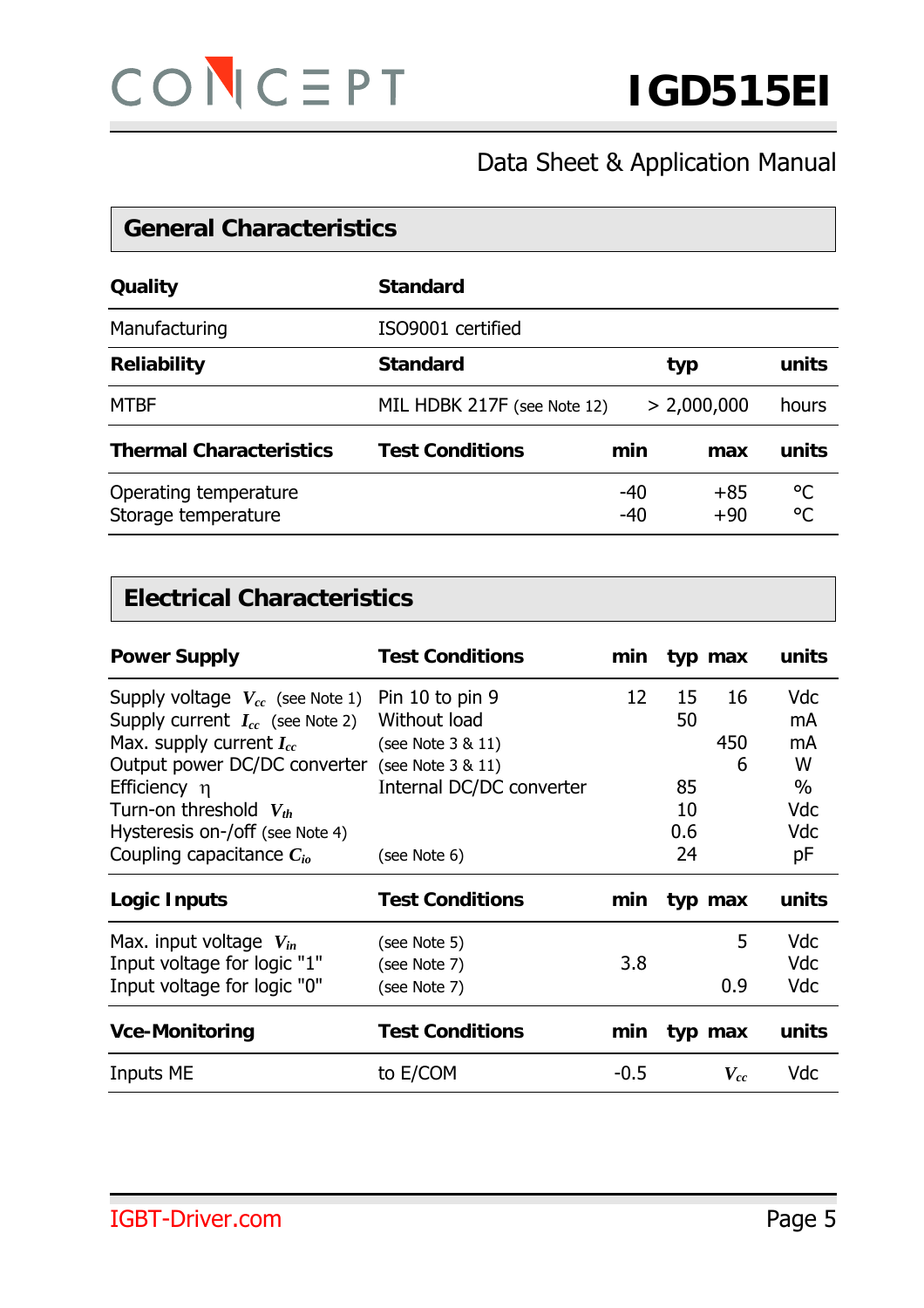# **Electrical Characteristics (Continuation)**

| <b>Timing Characteristics</b>                                                                              | <b>Test Conditions</b>                                | min   |     | typ max      | units                |
|------------------------------------------------------------------------------------------------------------|-------------------------------------------------------|-------|-----|--------------|----------------------|
| Delay time input to output                                                                                 | Turn-on $t_{pd(on)}$ (see Note 14)                    |       | 100 |              | ns                   |
|                                                                                                            | Turn-off $t_{pd(off)}$ (see Note 14)                  |       | 100 |              | ns                   |
| Delay time status output                                                                                   | Pin $35$ (see Note 16)                                |       | 75  |              | ns                   |
| <b>Outputs</b>                                                                                             | <b>Test Conditions</b>                                | min   |     | typ max      | units                |
| Output current $I_{out}$ (see Note 8)                                                                      | <b>Pin 25</b>                                         | $-15$ |     | $+15$        | A                    |
| Output rise time $t_{r(out)}$ (see Note 9)                                                                 |                                                       |       | 40  |              | ns                   |
| Output fall time $t_{f(out)}$ (see Note 9)                                                                 |                                                       |       | 40  |              | ns                   |
| Output current SO                                                                                          | <b>Pin 35</b>                                         |       |     | 90           | mA                   |
| Output voltage rating SO                                                                                   | <b>Pin 35</b>                                         |       |     | 40           | V                    |
| Output current +5V                                                                                         | <b>Pin 31</b>                                         |       |     | 30           | mA                   |
| <b>Electrical Isolation</b>                                                                                | <b>Test Conditions</b>                                | min   |     | typ max      | units                |
| Operating voltage (see Note 10)<br>Test voltage<br>Partial discharge extinction volt. IEC270 (see Note 15) | Continuous or repeated<br>$(50Hz/1min)$ (see Note 17) | 2500  |     | 2500<br>5000 | v<br>Vaceff<br>Vpeak |

All data refer to  $+25^{\circ}$ C and  $V_{cc} = 15V$  unless otherwise specified

#### **Footnotes to the key data**

- 1) At a supply voltage greater than 16V, the open-circuit voltages on the two output sides of the DC/DC converter may exceed 18V. This can lead to the destruction of the driver and protection circuits on the output side.
- 2) Only internal consumption of the drivers, static.
- 3) If the specified power consumption is exceeded, this indicates an overload of the DC/DC converter. It should be noted that these DC/DC converters are not protected against overload.
- 4) The turn-off threshold is lower than the turn-on threshold by the magnitude of the hysteresis. The turn-on and turn-off thresholds allow the drivers to be run at operating voltages of 12V to 15V and cannot be changed.
- 5) This refers to the logic inputs INPUT (Pin 32), INV (Pin 33) and SDOSA (Pin 34).
- 6) Coupling capacitance of the DC/DC converter.
- 7) Guaranteed logic level for the logic inputs INPUT (Pin 32), INV (Pin 33) and SDOSA (Pin 34), of which only INPUT (Pin 32) has a Schmitt trigger characteristic.
- 8) The gate current must be limited to its maximum value by a gate resistor.
- 9) At a load of 1µF in series with 2Ω.
- 10) Maximum continuous or repeatedly-applied DC voltage or peak value of the repeatedly-applied AC voltage between the power supply inputs and all other terminals. However, types that have been measured and selected for higher partial-discharge voltages are also available (see Note 15).
- 11) The output power of the DC/DC converter is 6W, of which about 1W must be used for the driver's own supply and for the fiber-optic links. This leaves another 5W for driving the power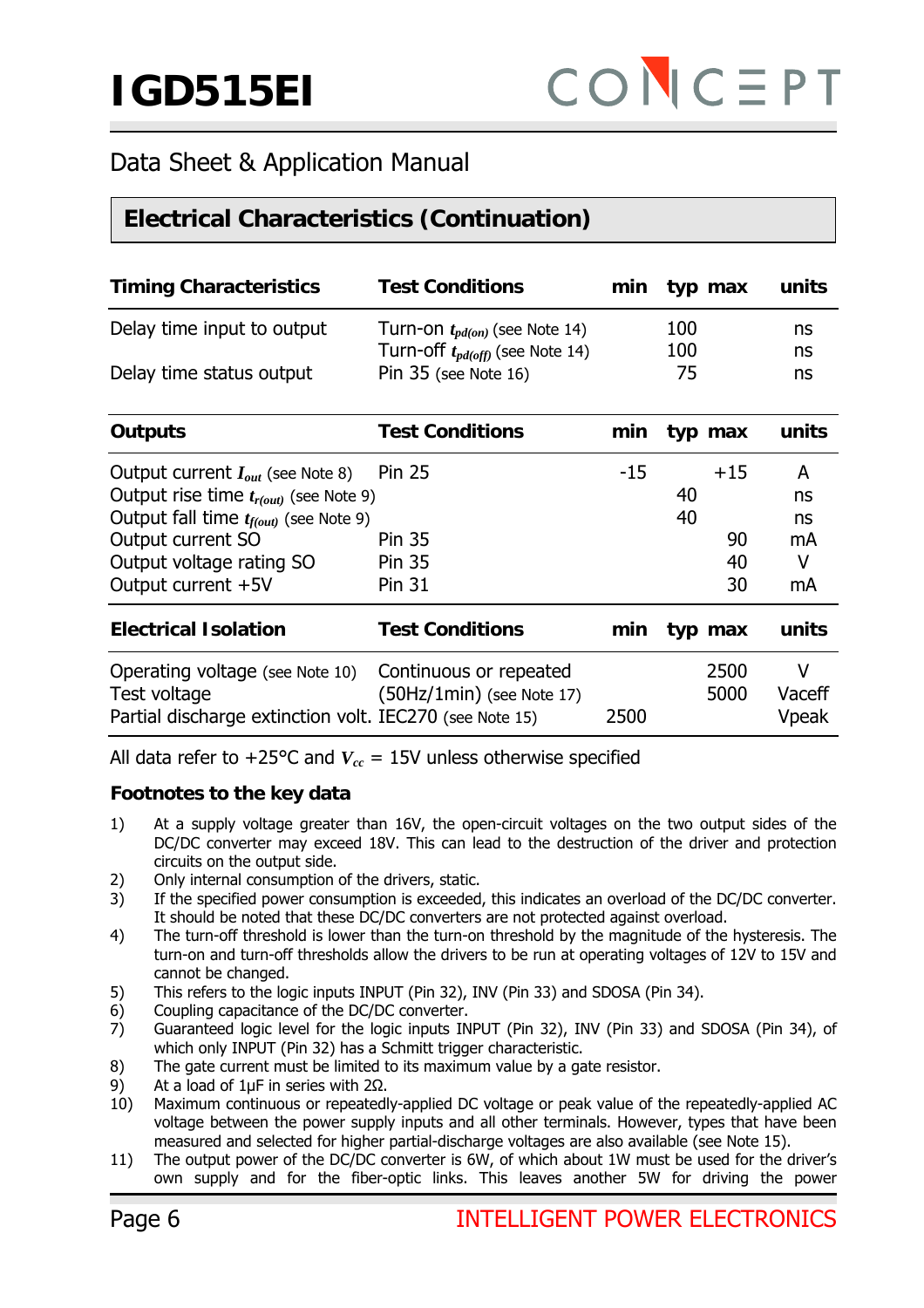

semiconductors. However, some FOLs require even more power, in which case the power available for driving is reduced.

- 12) The MTBF (mean time between failures) is calculated to MIL HDBK 217F at an ambient temperature of 40°C, a typical load and when the driver is exposed to a current of air. Further information on reliability may be obtained from CONCEPT upon request.
- 13) The application-specific self-heating of the drivers especially at high load must be taken into account.
- 14) Transit time from pin 32 (INPUT) to pin 25 (G) only within the driver, without external fiber-optic links.
- 15) The partial discharge is not measured for the standard types. For main power applications, a sufficient safety margin exists between the typical operating voltage of < 600Vdc and the partial discharge extinction voltage of typically about 3000Vpeak. Tested and selected types with guaranteed partial-discharge immunity can be supplied for applications with maximum requirements and higher operating voltages (such as railroad applications).
- 16) Transit time from a turn-on or turn-off edge of the input signal at pin 32 (INPUT) to the first edge of the acknowledgement at pin 35 (SO) only within the driver, without external fiber-optic links. The transit time to pin 35 (SO) within the driver after a protection function responds is even shorter.
- 17) The test voltage of 5000Vac(rms)/50Hz may be applied only once during a minute. It should be noted that with this (strictly speaking obsolete) test method, some (minor) damage occurs to the isolation layers due to the partial discharge. Consequently, this test is not performed at CONCEPT as a series test. In the case of repeated isolation tests (e.g. module test, equipment test, system test) the subsequent tests should be performed with a lower test voltage: the test voltage is reduced by 500V for each additional test. The more modern if more elaborate partial-discharge measurement is better suited than such test methods as it is almost entirely non-destructive.

#### **Functional Description**

#### **Overview**

The intelligent drivers of the IGD515EI series are universal drive modules designed for power MOSFETs and IGBTs in switching operation.

The IGD515EI drivers are eminently suited for large modules or for a number of transistors connected in parallel as well as for high-frequency applications.

In conjunction with a pair of fiber-optic links (FOLs), the intelligent drivers of the IGD515EI series represent a complete solution for all driving and protection problems associated with power MOSFET and IGBT power stages. Almost no other components are required in the control circuit and in the power section.

#### **Reliable operation**

Gate driving with a positive and negative control voltage (between ±12V and ±15V depending on the selected supply voltage) allows reliable operation of IGBT modules of any size from any manufacturer. Thanks to the great interference immunity attained by means of the negative gate voltage, a number of power MOSFET or IGBT modules can be connected in parallel without the user having to worry about parasitic switching operations or oscillations.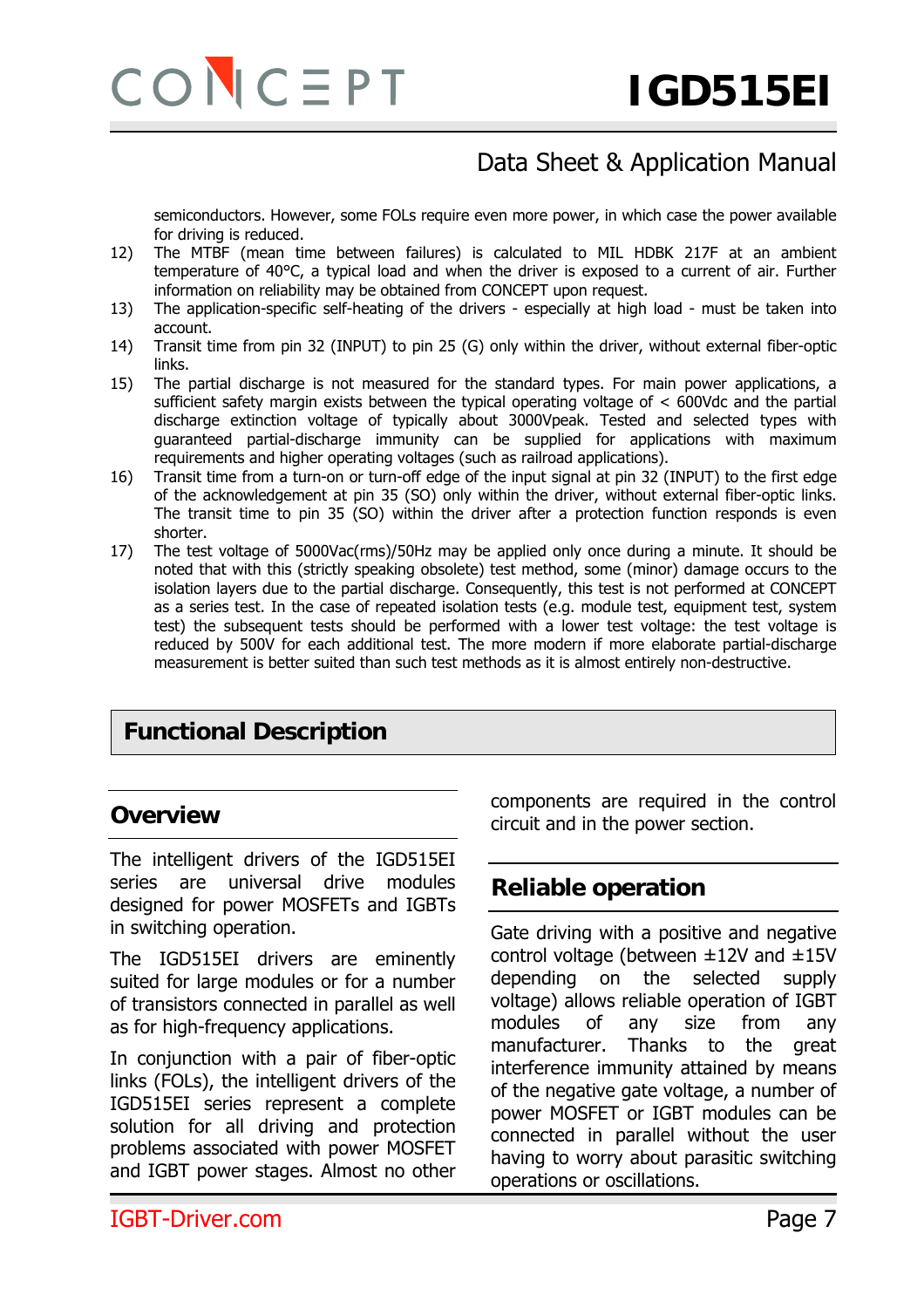The components contain an overcurrent and short-circuit protection circuit for the power transistors, a feed monitoring function, a status acknowledgement, a mode for brake operation, a mode for series and parallel circuits as well as an electrically-isolated supply for the drive electronics via an integrated DC/DC converter.

#### **Genuine electrical isolation**

The outstanding electrical isolation of up to 2500V operating voltage between the control and power sections predestine these drive modules for applications in which large potential differences and large potential jumps occur between the power section and the control electronics.

# **Application benefits**

Reliable power stages can be realized with power MOSFETs or IGBTs within an extremely short time by using these driver modules.

The high drive power allows simple driving of the largest power semiconductor modules and parallel circuits. The high isolation test-voltage allows high-voltage IGBTs and seriesconnected transistors to be driven.

The integrated DC/DC converter allows a simple power-supply concept: a single 15V feed is sufficient to supply any (large) number of drivers.

The short transit times of the drivers of the IGD515EI series - in conjunction with broadband fiber-optic links - also allow them to be used in high-frequency

clocked power supplies, RF converters and resonance converters.

These drivers have been manufactured by CONCEPT on the basis of many years of experience in producing intelligent drivers for power MOSFETs and IGBTs.

#### **Short-circuit and overvoltage protection**

One of the basic functions of the intelligent drivers of the IGD515EI series is to ensure reliable protection of the driven power transistors against overcurrent and short circuit. The current measurement is based on determining the drain-source or collector-emitter voltage at the turned-on transistor. After a threshold defined by the user has been exceeded, the power transistor is turned off and remains blocked in this condition for a defined minimum time (in normal mode). When this time has elapsed, the transistor is released again.

This protection concept can be used to protect IGBTs simply and reliably without the need for additional components in the power path.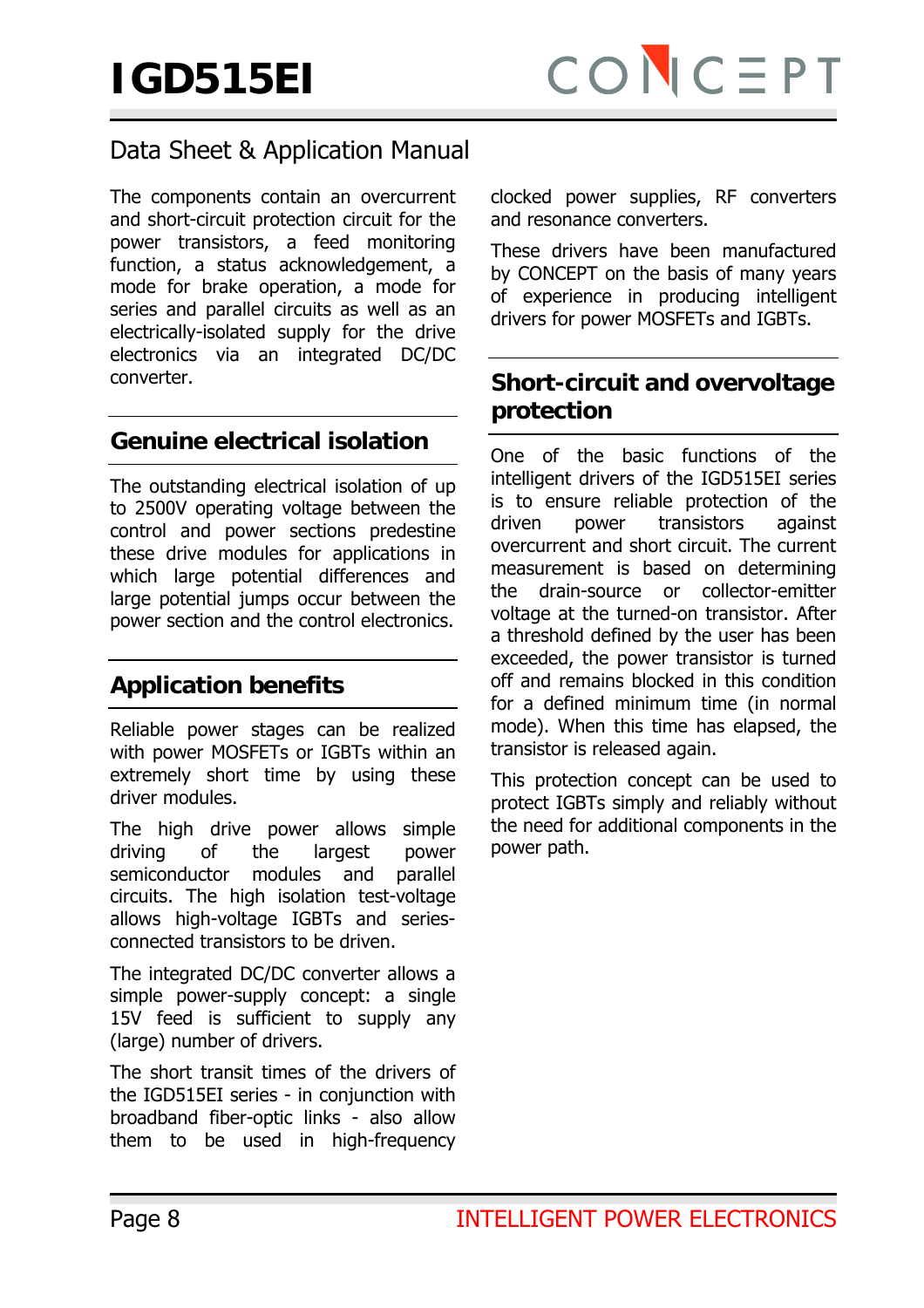#### **Layout of the terminals**

The terminal pins of the drive modules in the IGD515EI series are configured so that the layout can be kept simple. A spacing of 45 mm is maintained between the supply pins and the power potential!

#### **Note**

In the following, the abbreviation "FOL" will be used for the term "fiber-optic link". This refers to a component of a FOL connection, such as a fiber-optic transmitter, a fiber-optic receiver or the entire FOL connection consisting of the fiber-optic transmitter, fiber-optic wire and fiber-optic receiver.

#### **Pins 1,2,3,4,9 and 10 GND and Vcc**

These pins are used for the power supply of the driver module. The nominal feed voltage is between 12V and 15V. To ensure reliable starting of the integrated DC/DC converter, a low-inductance electrolytic capacitor with high ripple current must be placed in the immediate vicinity of pins 9 and 10. The capacitance of this capacitor must not be less than that of the capacitor connected to Cs (Pin 23). The current consumption of the DC/DC converter is determined by the number of driven transistors, their gate capacitance and by the clock frequency.

Thanks to the high isolation of the feed terminals with respect to all other pins, the drivers of the IGD515EI series can be supplied by a potential of any size.

### Data Sheet & Application Manual

The internal turn-on thresholds are designed so that 12V operation is also possible. This is particularly useful for operating transistors that have very high short-circuit currents at higher gate voltages (low saturation types).

It should be noted that the drivers themselves are not protected against overload. A short circuit between the gate and the emitter terminal, caused by a defective power semiconductor, for example, can lead to thermal destruction of the driver.

#### **Pin 25 - Output Gate**

Pin 25 is the driver output for driving the gate. Driving is from  $\pm 12V$  to  $\pm 15V$ , depending on the supply voltage, but also without a negative gate voltage depending on the application and the power transistors used (see description of pin 24, COM).

The output stages of the drivers of the IGD515EI series are very ruggedly dimensioned. The maximum permissible gate charging current is  $\pm$ 15A; this allows the largest IGBT and power MOSFET modules to be driven. A number of power modules connected in parallel can also be driven directly. The charging current must be limited by an external gate resistor. It should be noted that when the gate is driven with a  $\pm$  voltage, the total voltage rise must be considered.

The gate of the power transistor must be connected to pin 25 by means of a lead of minimum length. A gate circuit with two gate resistors and a diode can be used to set the switching speeds at turnon and at turn-off independently of each other (see Fig. 3).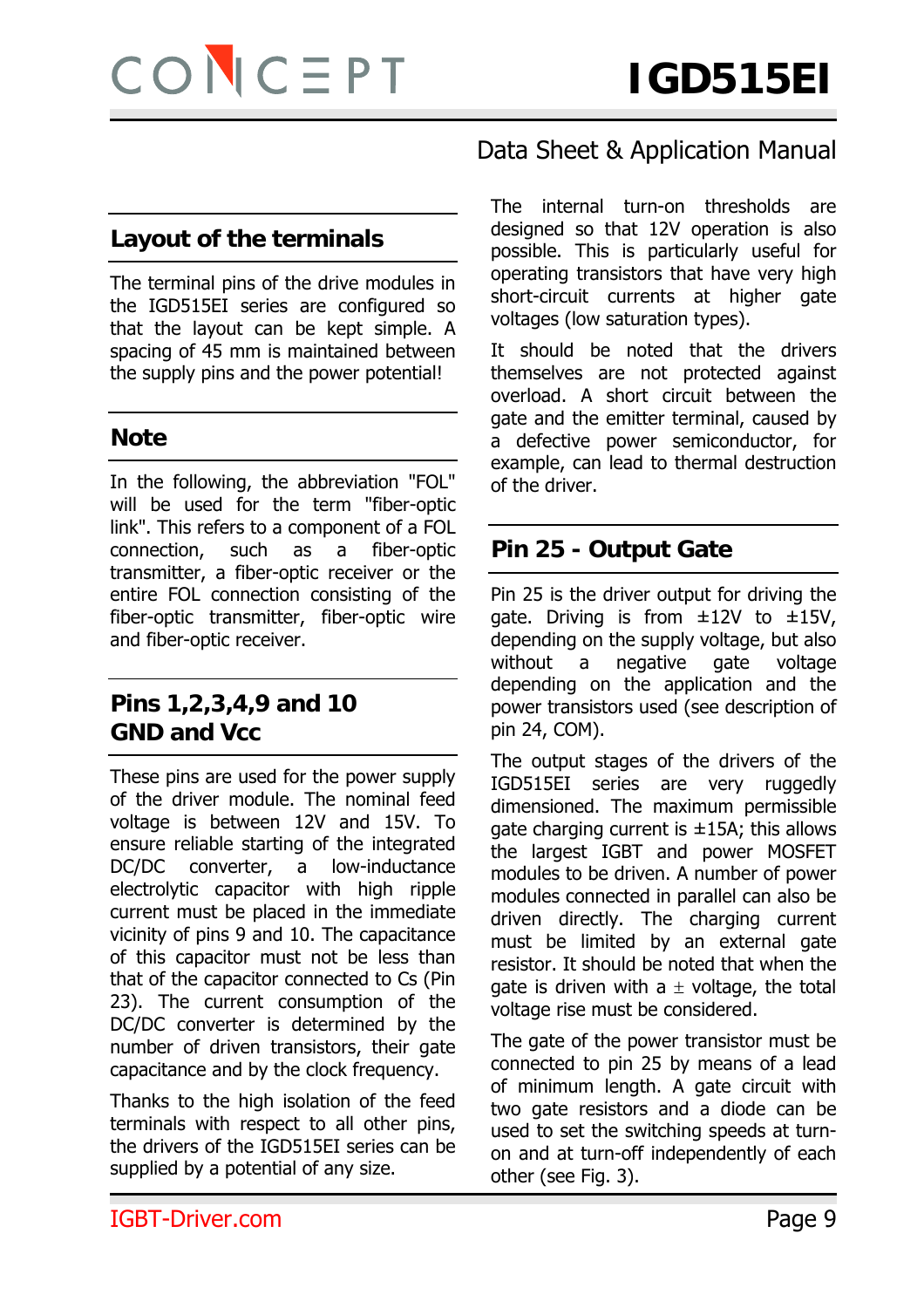It is mandatory to connect zener diodes immediately between the gate and emitter for IGBTs (connected in antiseries). Their zener voltage must correspond exactly to the selected gate voltage (12V to 15V) (see Fig. 3). They prevent the gate voltage from increasing due to parasitic effects (such as the Miller effect) to a value that is higher than the rated gate voltage. An excessively high gate voltage increases the short-circuit current to an overproportional extent and



Fig. 3 Asymmetrical gate resistors

can lead to destruction of the power semiconductors.

A sufficiently low-resistance termination of the gate is also ensured by the driver module when this is not supplied with the operating voltage.

#### **Pin 22 - Emitter terminal**

This pin should be connected to the emitter or source terminal of the power transistor. The connection must be as short as possible and must run directly to the emitter or source terminal of the power element. This pin should be used

for modules with an auxiliary emitter or auxiliary source. It is also used as a basis for the reference, that should be connected as directly as possible to pin 22 of the driver module.

If the connections between a driver of the IGD515EI series and a power transistor are set up via connecting leads, then these should not exceed a length of 10 cm. The leads for the gate, emitter and the measuring pin (collector or drain terminal) should be run to each transistor in twisted form.

#### **Pin 19 - Terminal ME**

This pin is used to measure the voltage drop at the turned-on power transistor in order to ensure protection against short circuit and overload. It should be noted that it must never be connected directly to the drain or collector of the power transistor. To protect the measurement terminal from the high drain or collector voltage of the turned-off power element, a circuit with a high-blocking diode (Dme) or several diodes of the 1N4007 type connected in series should be included (see Fig. 4). It is absolutely recommended to overdimension these diodes in terms of voltage.

A pull-up resistor integrated in the driver module ensures that a current flows through the measurement diode (DMe), the resistor (Rme) and the power transistor when the latter is turned on. A potential is then present at the measurement input ME that corresponds to the forward voltage of the turned-on transistor plus the diode forward voltage and the voltage drop at Rme. Rme attenuates the reverse-current peaks of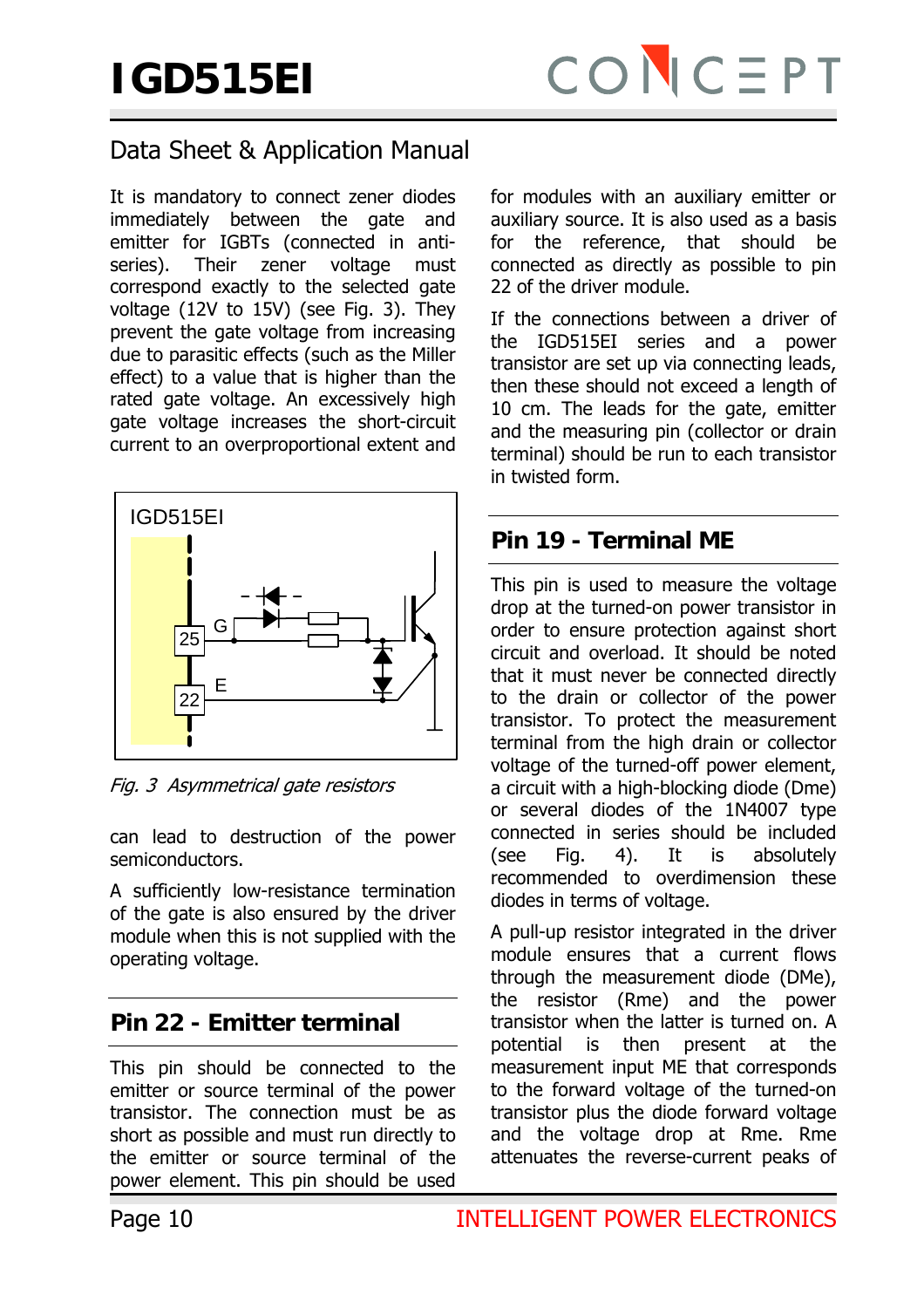

the measurement diode Dme and should have a value of about 68Ω.

It should be noted that the power transistors do not turn on immediately. It can take several microseconds for them to switch through fully, especially with IGBTs. Together with the integrated pullup resistor and the external capacitor (Cme), this produces a delay in the measurement after the power transistor has switched on. This delay shall henceforth be known as the response time. This response time (and thus Cme)



*Fig. 4 Principle of V<sub>CF</sub> monitoring* 

must be selected to be greater in inverse proportion to the speed at which the power transistors turn on. The formula for dimensioning Cme is given on page 17.

It should further be noted that negative voltages are not permissible at the measurement input.

#### **Pin 20 - Terminal Cb**

After the current monitoring circuit responds, an error message is reported via the status output SO during a defined

# Data Sheet & Application Manual

time - known henceforth as the blocking time. In normal mode (see pin 34 (SDOSA)), the power transistor is also turned off by the intelligent driver's protection function and remains in this state during the blocking time (see Fig. 5). This function is used to protect the component from thermal overload at a continuous or repeated short circuit. The blocking time can be determined by connecting pin 20 (Cb) to pin 24 (COM) via a capacitor (see page 17 for the formula). The capacitance of the blocking capacitor should not exceed a value of 470nF.

After the blocking time has elapsed, the power transistor is immediately released again.

#### **Pin 21 - Terminal REF**

An external zener diode is connected to this pin as a reference. This defines the maximum voltage drop at the turned-on power transistor at which the protective function of the drive circuit is activated.

The protection functions of the intelligent drivers of the IGD515EI series always become active when the voltage at ME (measurement drain/collector) is higher than that at REF (see Figs. 4 & 5).

The reference potential is the emitter (or source) of the power transistor. The reference must never under any circumstances be capacitively blocked.

The reference diode should be placed as closely as possible to the driver module.

IGBT-Driver.com Page 11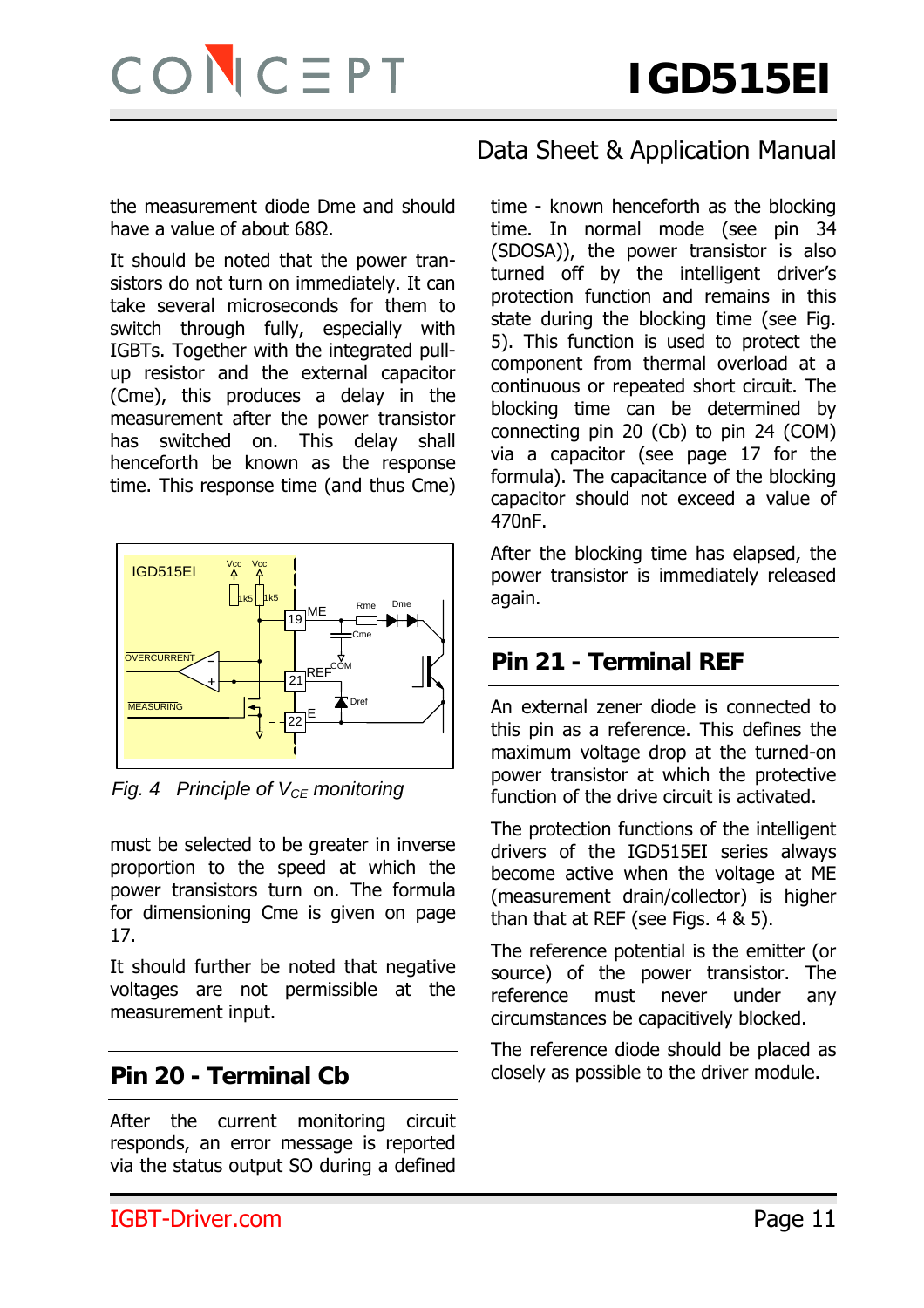

Fig. 5 Principle of the protection function and the blocking time

# **Pin 23 - Terminal Cs**

A low-inductance blocking capacitor with high ripple (an electrolytic capacitor is usually used) is connected at this output. It decouples the DC/DC converter on the secondary side. The capacitor must supply the pulse currents up to 15A for charging the gate capacitances. The electrolytic capacitor is connected between Cs and COM. Since the charging currents for the gate capacitance are drawn mainly from this electrolytic capacitor, it must definitely be located as closely as possible to the driver module. The terminal assignment is optimally suitable for this purpose. A capacitance up to 250μF is recommended. Significantly greater values should not be

used in order to guarantee problem-free starting of the integrated DC/DC converter.

In order to prevent the operating voltage from "running up" on the secondary side, a 16V zener diode or a transient voltage suppressor must be connected in parallel to the blocking capacitor. This diode should be designed for a power loss of at least 1.3W.

# **Pin 24 - Terminal COM**

This is the ground pin of the secondaryside blocking capacitor. It is used at the same time as the reference potential for the measuring filter and the capacitor Cb.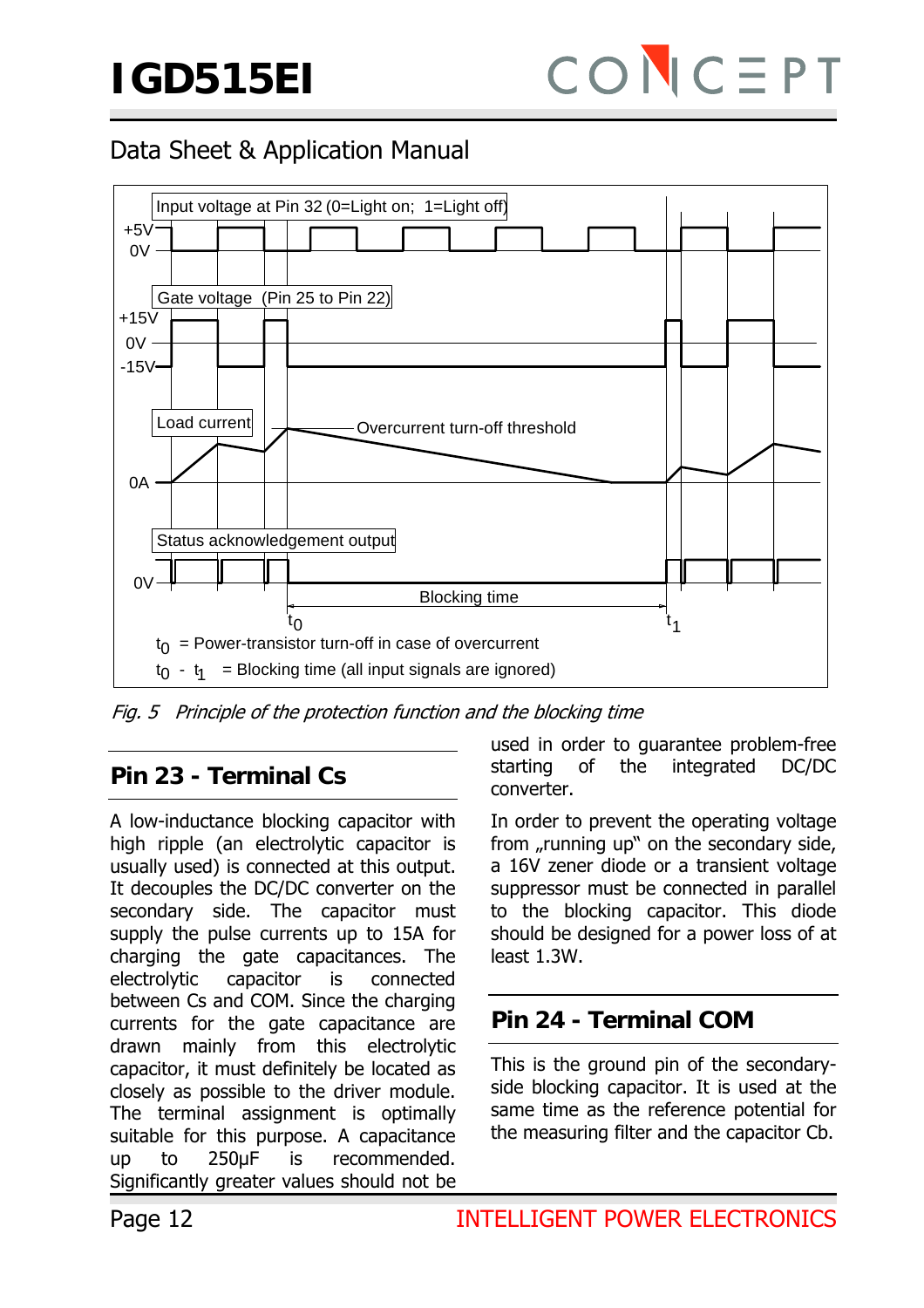

The COM terminal can be connected to the source of a power MOSFET in place of E. The anode of the reference diode must then also be connected to this pin. This circuit allows power MOSFETs to be driven without a negative gate voltage. The transistor is then driven in the turned-off state with 0V (unipolar gate driving, see Fig. 6).



*Fig. 6 Unipolar gate driving (0/+15V)* 

The terminal E is not used in this circuit and must never under any circumstances be connected to COM.

This method of gate driving is not as a rule useful for IGBTs, as a negative gate voltage should always be used for larger modules.

# **Pin 30 - Terminal IGND**

This is the ground pin for the interface electronics, specifically for the FOL receiver (see Fig. 7).

Data Sheet & Application Manual

### **Pin 31 - Terminal +5V**

A voltage of +5V with respect to IGND is applied to this pin. It is designed to supply the interface electronics, specifically the FOL receiver (see Fig. 7). The maximum current of 30mA for this output must not be exceeded. Most receivers require less current. If a FOL receiver that requires more than 30mA is used, then an external 5V voltage regulator should be connected. It can be supplied by pin 23 (Cs).

# **Pin 32 - Terminal INPUT**

The output signal of the FOL receiver is applied to this input (see Fig. 7). In principle, this component may be obtained from any manufacturer. For high-quality applications, however, suitable FOL products should be used. Examples of suitable FOL receivers are: HFBR-2521 and HFBR-2522 (see www.igbt-driver.com/go/fiberoptics).

As the familiar FOL receivers supply a 0V signal when the drive information is applied (i.e. when current flows through the FOL receive diode), this input is suitably designed. A 5V signal corresponds to the status of "power semiconductor turned off"; a 0V signal to that of "power semiconductor turned on". However, the latter output status is possible only when the protection function has not responded in normal mode (see pin 34, SDOSA).

The INPUT terminal has a Schmitt trigger characteristic in order to attain a high signal-to-noise ratio.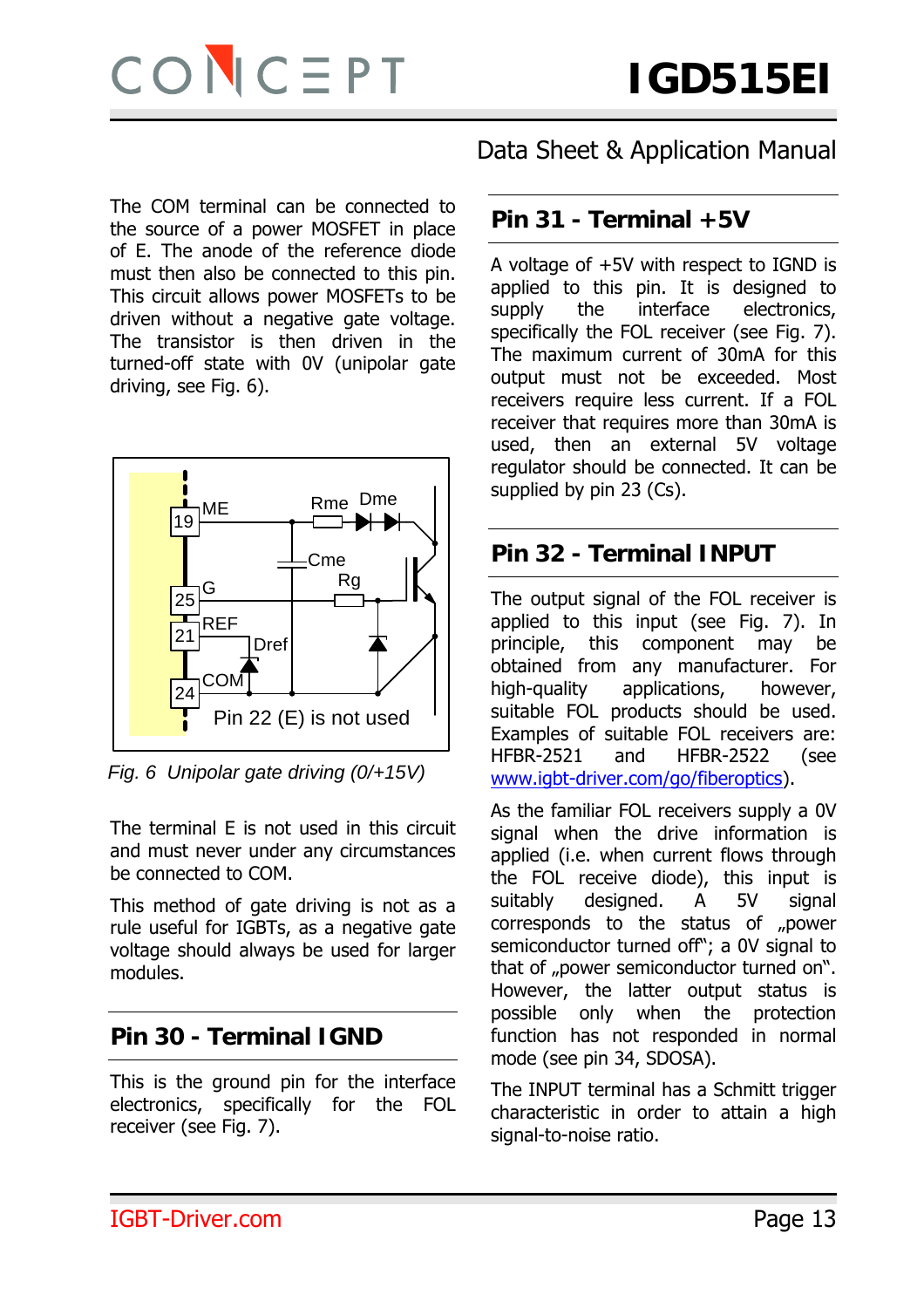

Fig. 7 Fiber-optic receiver wiring

The logic function of the INPUT terminal can also be inverted by pin 33 (INV).

# **Pin 33 - Terminal INV**

This pin allows the input signal INPUT to be inverted. This input is normally connected to IGND. A 5V signal at the INPUT terminal then corresponds to the status of "power transistor turned off" and a 0V signal to that of "power transistor turned on". If INV is connected to +5V, then precisely the opposite is true.

The input INV allows connection of a FOL receiver with a "high" or "low" output signal in the driven status.

However, this function is used particularly frequently in drives with brake choppers. The status of "current in the FOL transmit diode" then means "brake chopper turned off". Turn-off or absence of the drive signal then activates the brake.

Note that it is recommended to connect pin 33 over a resistor of 100Ω…1kΩ to IGND or +5V.

### **Pin 34 - Terminal SDOSA**

This pin is used for mode selection and affects the reaction of the protection function.

In normal operation, the SDOSA terminal (Pin 34) remains open. This has the effect that when a fault (in the desaturation or supply-voltage monitoring circuits) occurs, the power semiconductor is immediately turned off, even if the input signal continues to be applied. The fault status is simultaneously reported to the control electronics via the status output SO.

The second operating mode is designed specifically for the series connection of power MOSFETs and IGBTs (e.g. in 3- or multilevel topologies). For this mode, the SDOSA input is connected to  $+5V$ . This now has the effect that when an error (in the desaturation or supply-voltage monitoring circuits) occurs, the power semiconductor is not turned off. The status output SO merely reports the error status to the control electronics, which must now centrally turn off all the drivers simultaneously quickly as possible or in a given sequence (3- or multilevel topologies). This is the only way of ensuring the symmetry in the series circuit even if a protective function is triggered.

This function can also be used in bridge circuits, for example to ensure that all power semiconductors are turned off simultaneously in the case of a fault.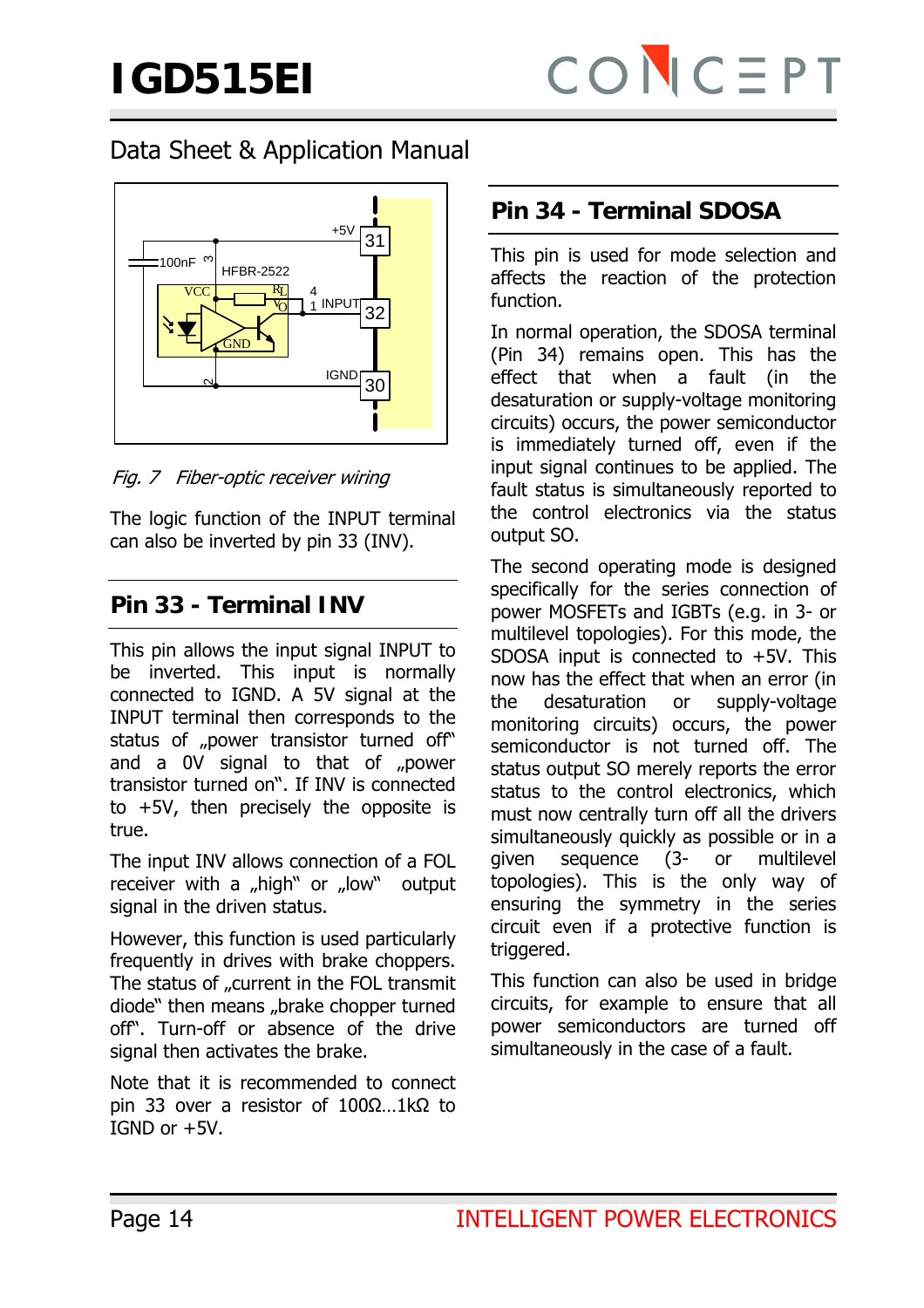#### **Pin 35 - Terminal SO**

This is the status output of the driver. A FOL transmitter for the status acknowledgement is connected to it via a resistor (see Fig. 8). The supply voltage should be obtained from pin 23 (Cs). A



Fig. 8 Fiber-optic transmitter wiring

voltage of about +15V is present here.

The status output SO has the following status:

If the supply voltage is too low, then the FET at output SO is through-connected. This means that no current flows through the FOL transmitter.

If the supply voltage  $-$  but no error status – is applied, then the output SO has highimpedance. This means that a current flows through the FOL transmitter of the status acknowledgement circuit.

After the protection function (desaturation monitoring) of the driver has detected an error status, the output SO is through-connected for the duration of the blocking time. The error status is

# Data Sheet & Application Manual

thus reported to the control electronics (see Fig. 5)

This output also acknowledges every switching edge of the driving signal with a short pulse, during which the FET becomes conducting (see Fig. 5). The length of the acknowledgement pulse is determined by connecting pin 36 (Cq) to a capacitor.

The acknowledgement function allows the control electronics to monitor the operation of both FOL connections (i.e. the drive wire and the status acknowledgement) as well as the driver.

If the acknowledgement pulse fails to appear, then the FOL drive connection has probably failed. FOL connections that are incorrectly plugged in and transmit diodes whose luminous power is greatly reduced due to degradation effects often show the following extremely dangerous effect: the receiver emits a highfrequency noise signal in the megahertz range. This leads to thermal destruction of a power semiconductor and possibly also of the driver within short time. An acknowledgement pulse is then present at the SO output with every edge of the input signal. A defective status can be detected by a suitable logic circuit in the control electronics and the system can be turned off.

It is further recommended that the status acknowledgements are not connected together in the form of a summed message, but are evaluated as individual signals in a monitoring logic circuit. This significantly simplifies diagnosis and troubleshooting in the event of a fault.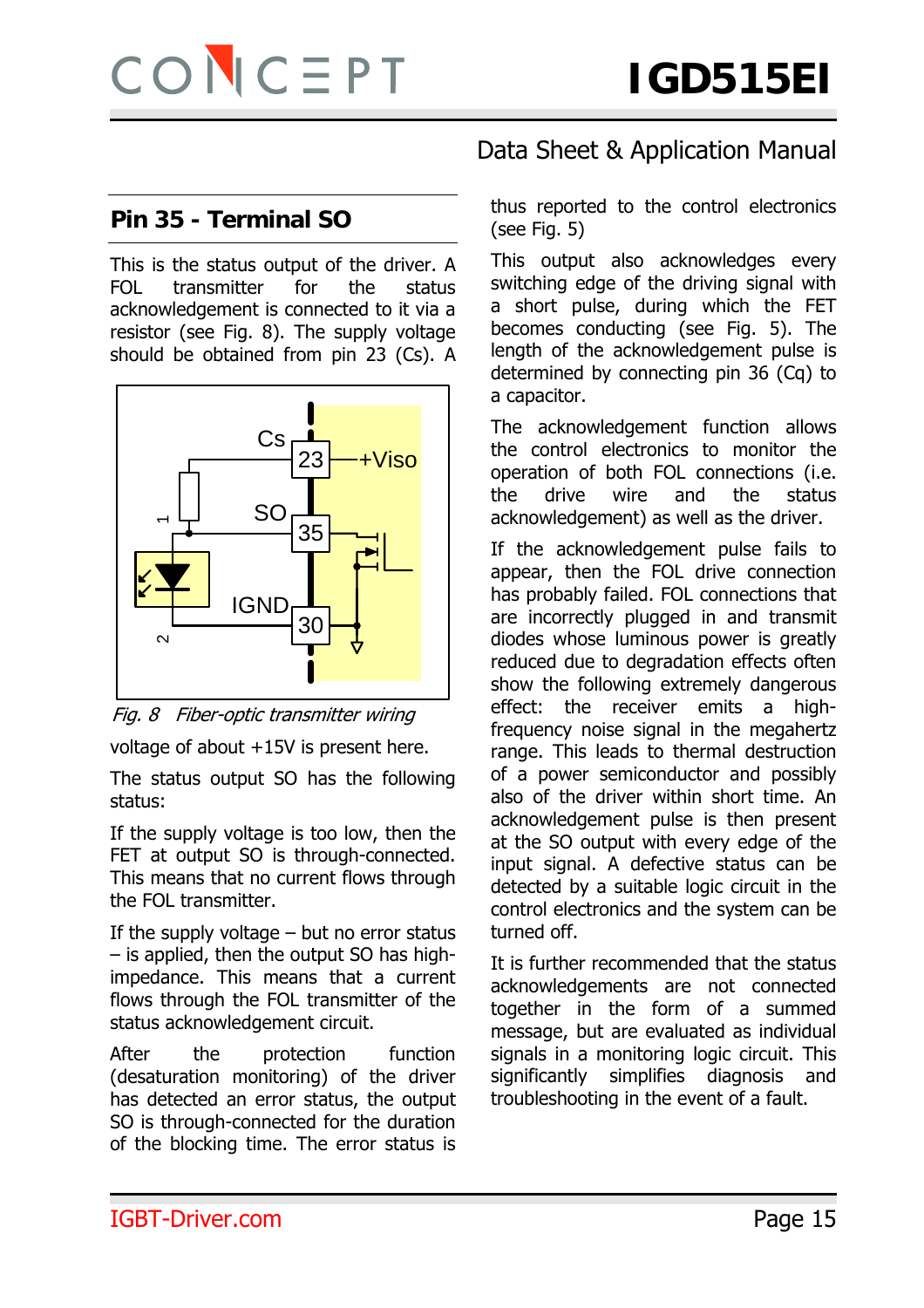

Fig. 9 Application example: Driving a 1700V/300A IGBT with IGD515EI

### **Pin 36 - Terminal Cq**

The length of the acknowledgement pulse at the output SO is determined by a capacitor at this terminal connected to pin 24 (COM). The length of this pulse can then be optimally determined for each application (depending on the throughput rate of the FOL connections and the clock frequency). A capacitor of 470pF at terminal Cq produces an acknowledgement pulse of about 1µs.

If no capacitor is connected to terminal Cq, then the acknowledgement pulse is only about 30ns in duration. Unless the FOL connection in the status acknowledgement circuit is extraordinarily fast, an acknowledgement signal is no longer visible at the receiver. This operating mode can be selected when monitoring of the FOL connection is not desired. In principle, however, operation is recommended with the acknowledgement monitoring function.

#### **Configuration of the power section**

The intelligent drivers should be placed as closely as possible to the power transistors. The connection leads to the transistors should be as short as possible, i.e. not more than 3 to 10cm in length depending on the gate current and switching speed. In contrast, the FOL input leads can be of practically any desired length.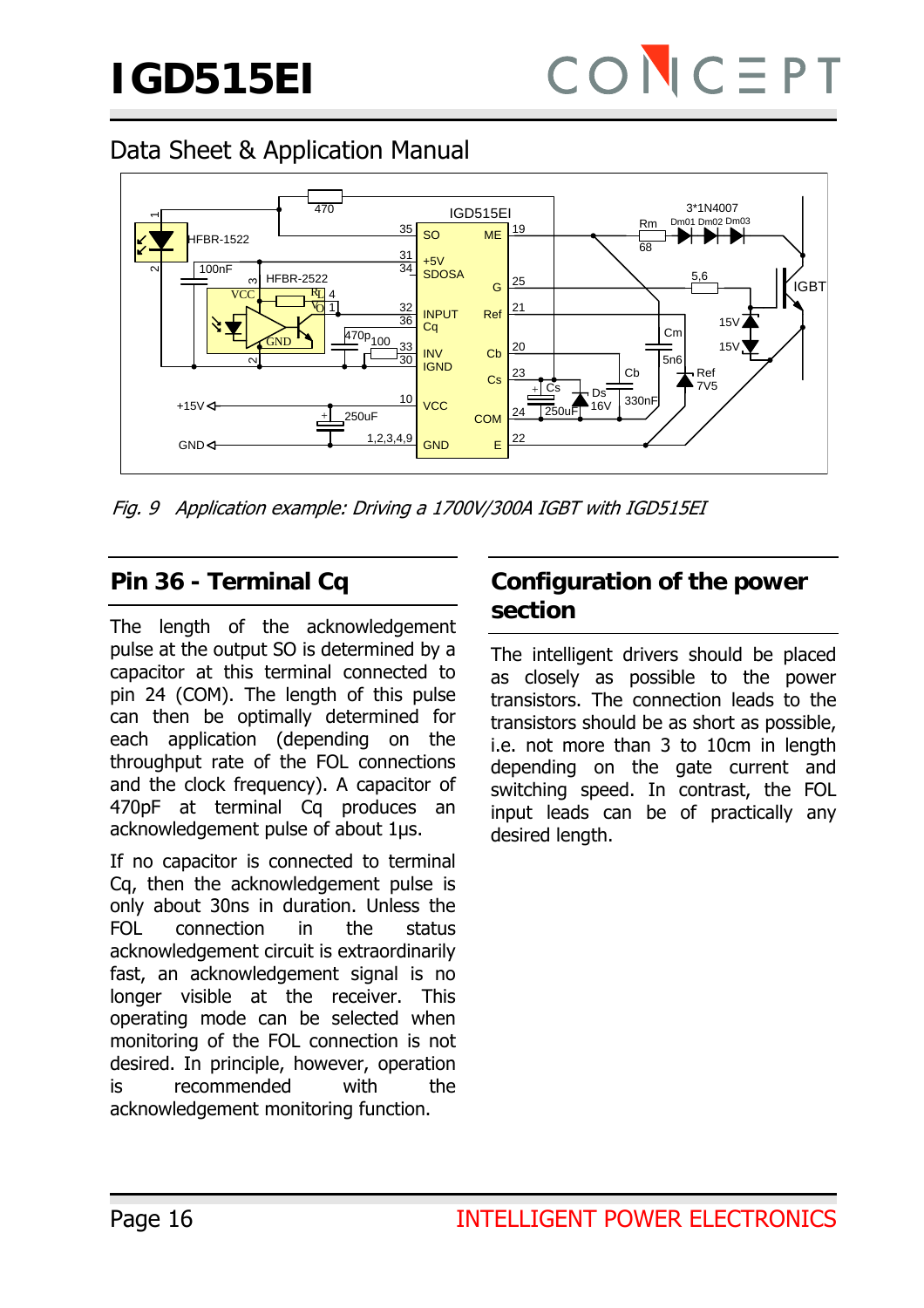#### **Application example with a 1700V/300A IGBT**

Fig. 9 shows an example circuit with a 1700V/300A IGBT. Pin 34 (SDOSA) is open, so the driver is in normal operation. This means that it turns the IGBT off in the event of a fault. Pin 33 (INV) is on ground, so the signal transfer is non-inverting. The capacitor at pin 36 (Cq) generates acknowledgement pulses of about 1µs. The response time with Cme=5.6nF and Ref=7V5 is about 7µs.

This example should give you some initial idea. The exact dimensioning should be checked critically in every application.

# Data Sheet & Application Manual

**Formulas for Circuit Calculations** 

#### **Response Time Capacitor**

$$
C_{me} = \frac{t_a}{1.5k\Omega \cdot \ln(\frac{V_{cc}}{V_{cc} - V_{ref}})}
$$

# **Blocking Time Capacitor**

At ±15V gate driving:

$$
C_b = \frac{t_b}{71.6k\Omega}
$$

$$
C_{b, \text{max}} = 470nF
$$

At unipolar gate driving (0V/+15V):

$$
C_b = \frac{t_b}{100k\Omega \cdot \ln(\frac{2V_{cc}}{V_{ref}})}
$$

 $C_{b, \text{max}} = 470nF$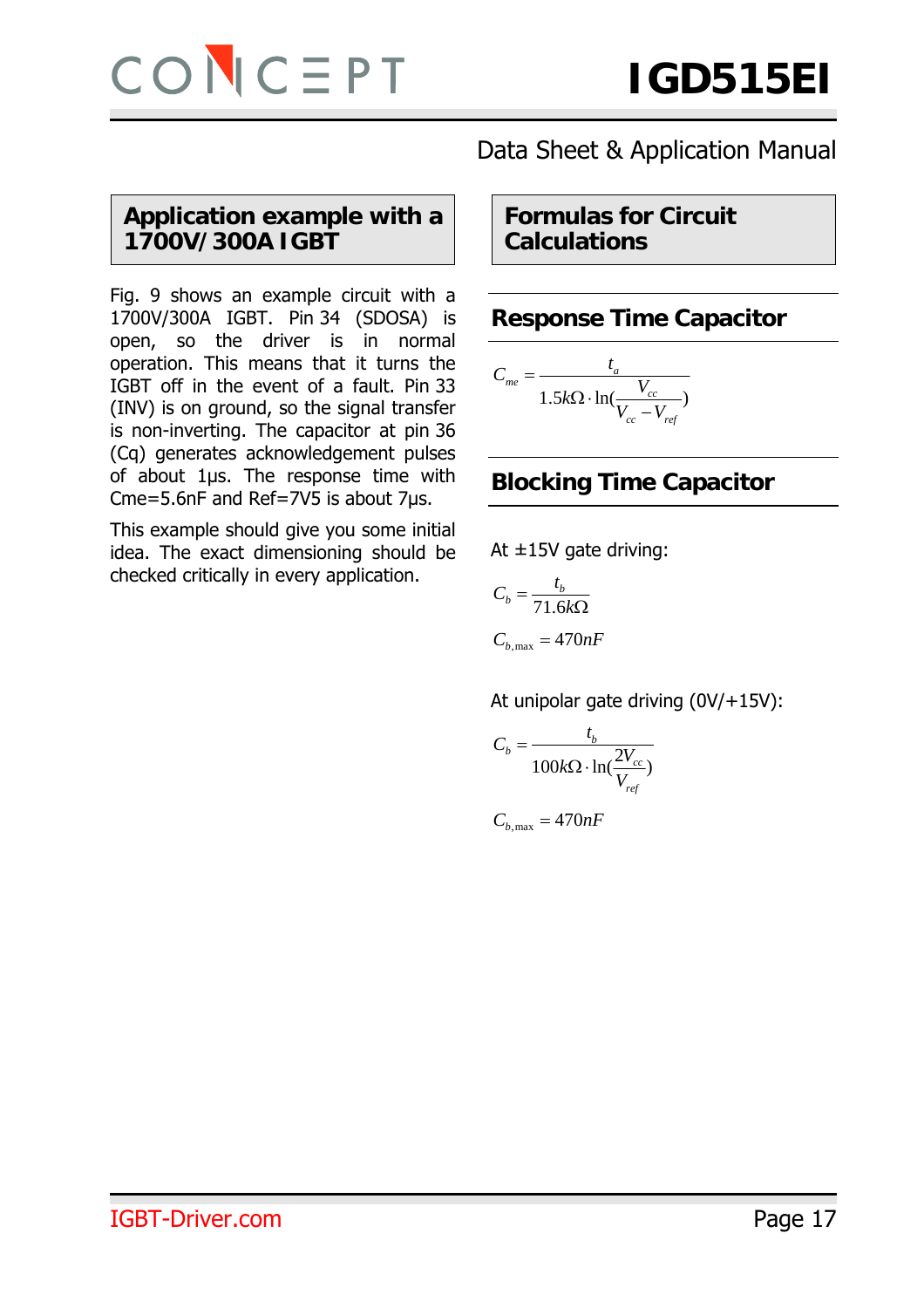#### **The Information Source: Driver Data Sheets**

CONCEPT offers the widest selection of gate drivers for power MOSFETs and IGBTs for almost any application requirements. The largest website on gate-drive circuitry anywhere contains all data sheets, application notes and manuals, technical information and support sections: www.IGBT-Driver.com

#### **Quite Special: Customized Drivers**

If you need an IGBT driver that is not included in the delivery range, please don't hesitate to contact CONCEPT or your CONCEPT sales partner.

CONCEPT has more than 20 years experience in the development and manufacture of intelligent gate drivers for power MOSFETs and IGBTs and has already implemented a large number of customized solutions.

# **Technical Support**

CONCEPT provides expert help with your questions and problems:

www.IGBT-Driver.com/go/support

# **Quality**

The obligation to high quality is one of the central features laid down in the mission statement of CT-Concept Technologie AG. The quality management system covers all stages of product development and production up to delivery. The drivers of the IGD515EI series are manufactured to the ISO9001:2000 quality standard.

#### **Legal Disclaimer**

This data sheet specifies devices but cannot promise to deliver any specific characteristics. No warranty or guarantee is given  $-$  either expressly or implicitly  $$ regarding delivery, performance or suitability.

CT-Concept Technologie AG reserves the right to make modifications to its technical data and product specifications at any time without prior notice. The general terms and conditions of delivery of CT-Concept Technologie AG apply.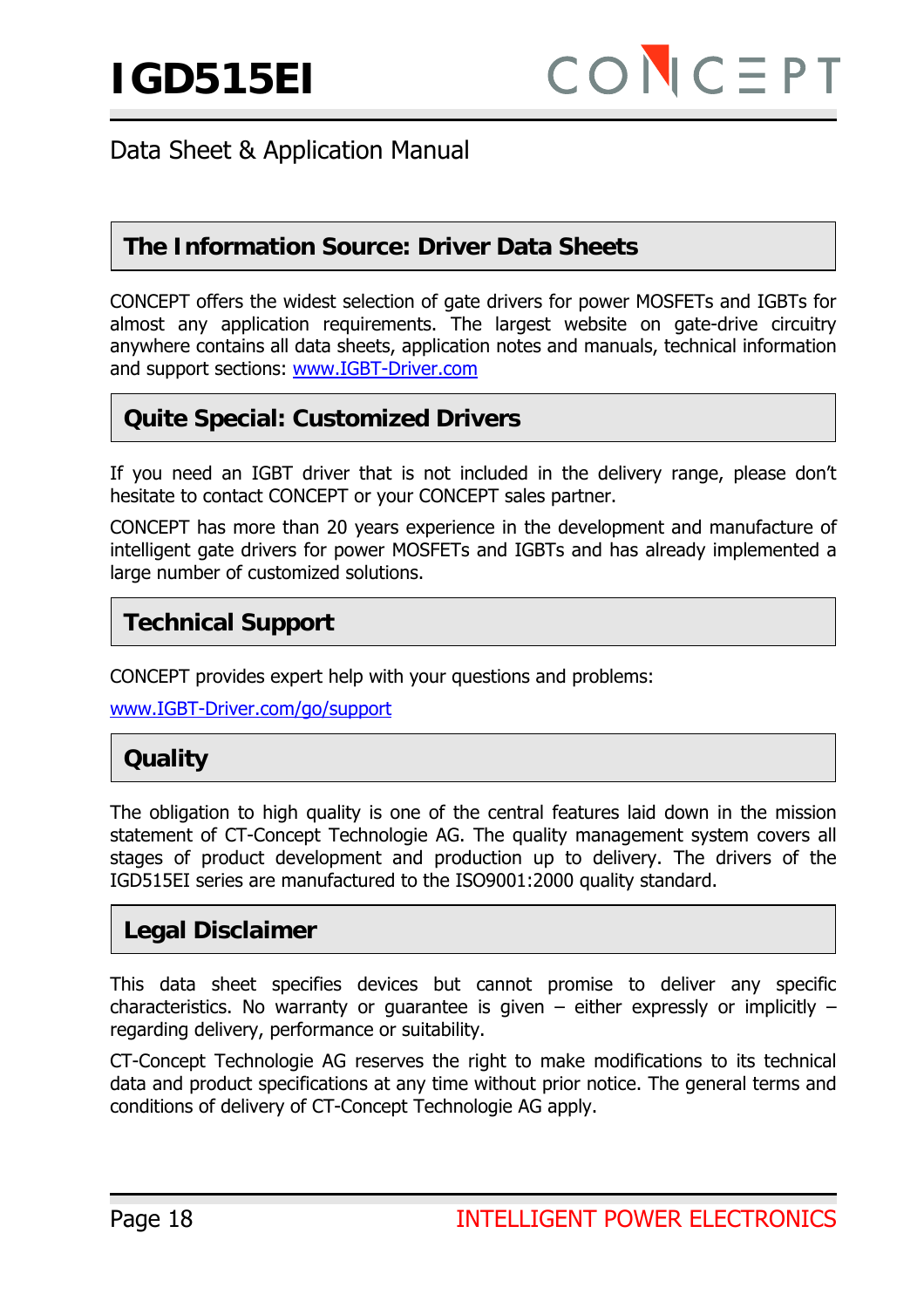

#### **Ordering Information**

The general terms and conditions of delivery of CT-Concept Technologie AG apply.

**Type Designation**  Description

IGD515EI Single-channel driver core with  $\pm$ 15A gate current

Product home page: www.IGBT-Driver.com/go/IGD515EI

#### **Information about Other Products**

#### **For other driver cores:**

Direct link: www.IGBT-Driver.com/go/cores

#### **For other drivers, product documentation, evaluation systems and application support**

Please click onto: www.IGBT-Driver.com

#### **Manufacturer**

CT-Concept Technologie AG Intelligent Power Electronics Renferstrasse 15 CH-2504 Biel-Bienne **Switzerland** 

Tel. +41 - 32 - 344 47 47 Fax +41 - 32 - 344 47 40

E-mail Info@IGBT-Driver.com Internet www.IGBT-Driver.com

© 1992…2010 CT-Concept Technologie AG - Switzerland. All rights reserved. We reserve the right to make any technical modifications without prior notice. Version of 2010-01-21

#### IGBT-Driver.com Page 19